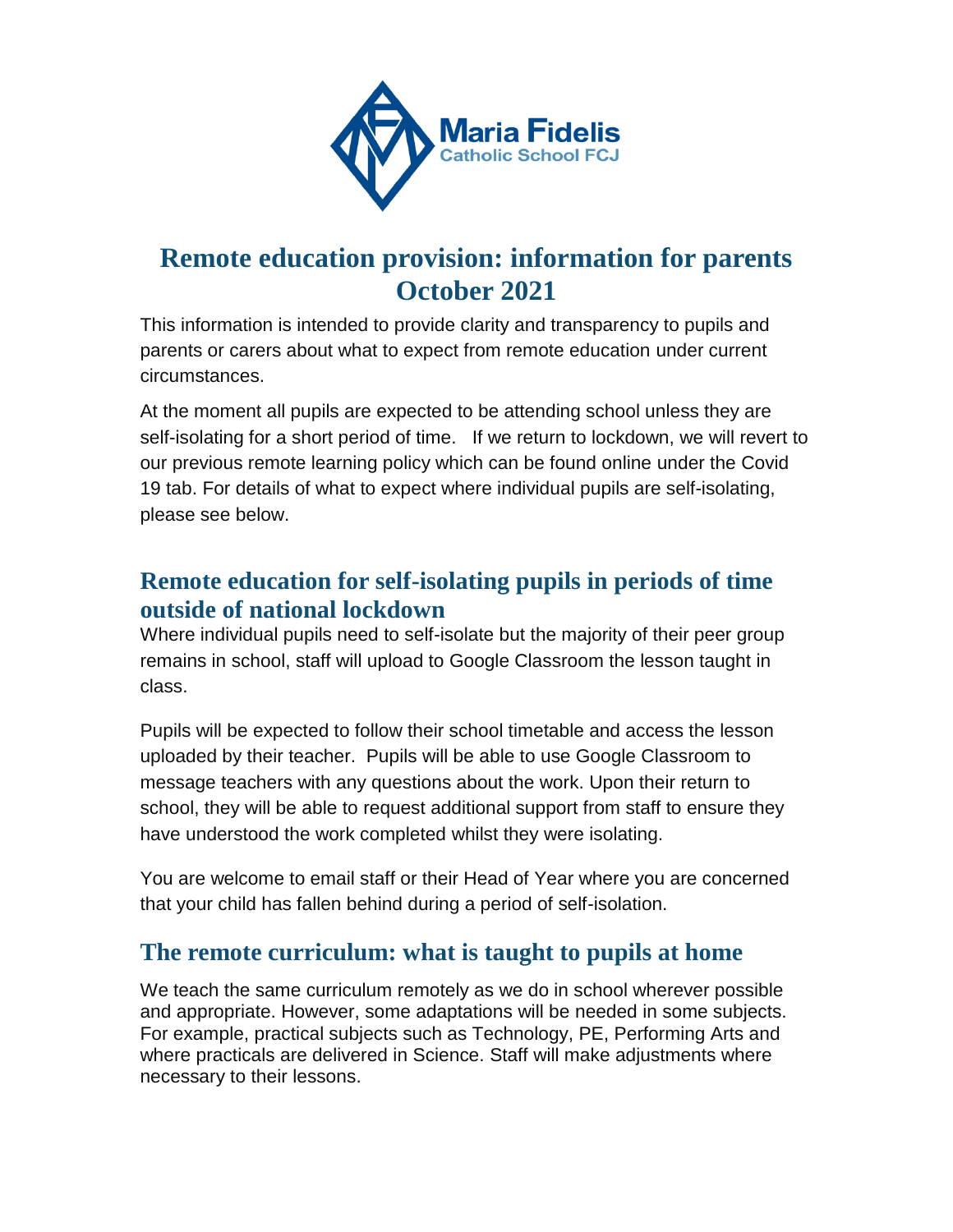### **Accessing remote education**

#### **How will my child access any online remote education you are providing?**

All work is available through Google Classroom; the class codes for each subject have been given to pupils and emailed to parents. Please contact your child's Head of Year if they are missing any class codes.

#### **If my child does not have digital or online access at home, how will you support them to access remote education?**

We recognise that some pupils may not have suitable online access at home. We take the following approaches to support those pupils to access remote education:

- $\Box$  Heads of Year and core subject teaching staff completed an audit of pupil access to online learning that is constantly under review. Please let us know if you have any access issues; our Heads of Year have a significantly reduced timetable so please do inform us if you need any support.
- $\Box$  Staff are expected to set work which does not require home printing. If pupils do need particular resources printing, please contact the Head of Year and we will, where possible and necessary, arrange for work to be printed and posted.

### **Engagement and feedback**

#### **What are your expectations for my child's engagement and the support that we as parents and carers should provide at home?**

We expect pupils to follow their timetables whilst studying from home and ask for your support in ensuring pupils are doing so.

However, we are also conscious of how difficult circumstances may be when families have to self-isolate. We ask that you contact your child's Head of Year if you are experiencing any difficulty in setting expectations and routines at home.

If there are questions about a pupil's overall workload (e.g. a pupil feels they are overwhelmed or falling behind), these should be directed to the pupil's Head of Year.

#### **How will you check whether my child is engaging with their work and how will I be informed if there are concerns?**

□ Teaching staff will message pupils directly through Google Classroom if they are concerned that they are not engaging with remote learning;